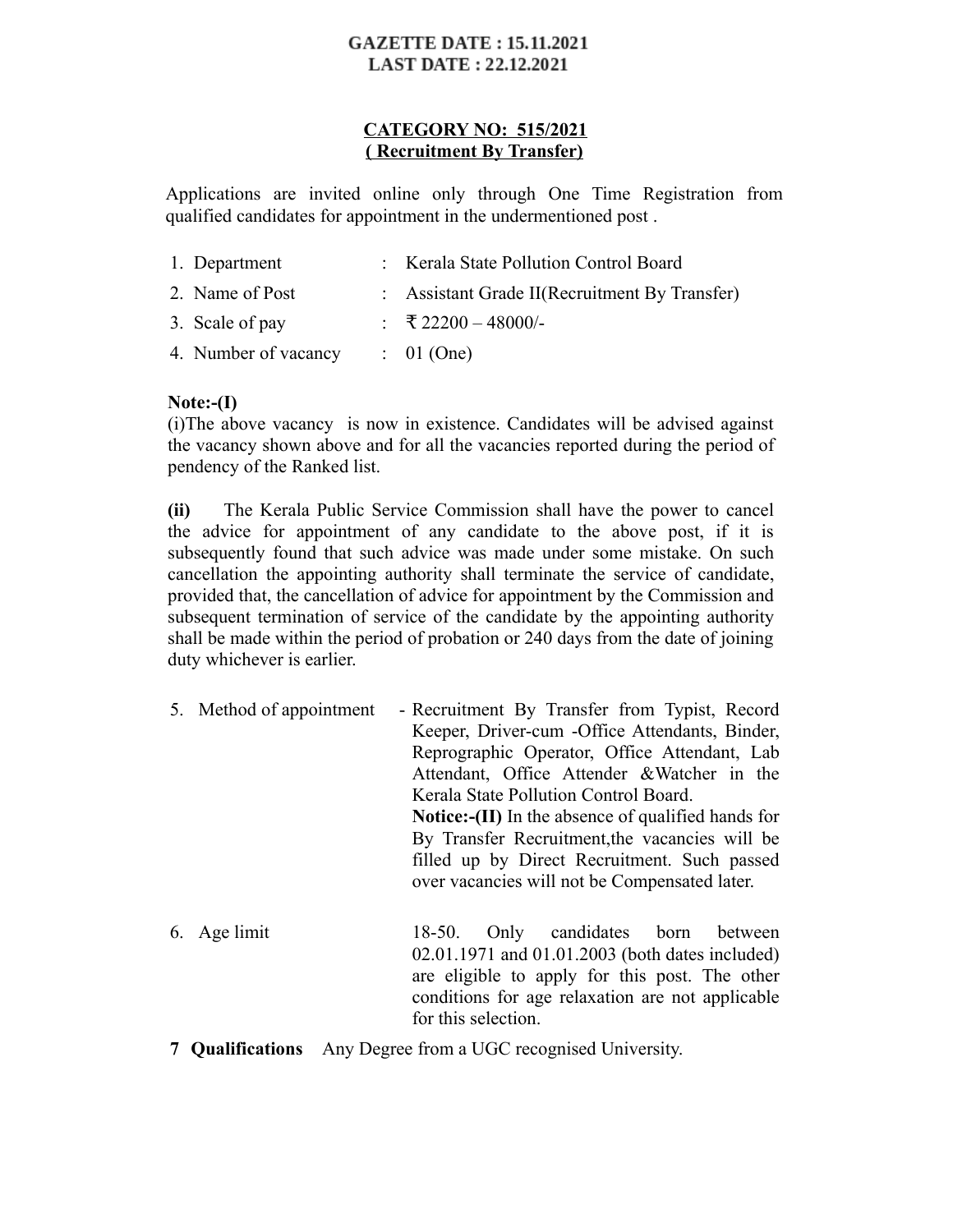# **Note(III)**

- 1) The rules regarding the reservation of appointment contemplated in the Rule 14 to 17 of Part II of the Kerala State & Subordinate Rules ,1958 are not applicable to appointment By Transfer.
- (2) Rule 10 a (ii) of Part II KS & SSR is applicable.
- 3) The basic academic qualification presented for each posts shall be obtained from a UGC recognized University or National Institutes established by the Central Government or Institutions established by Government of Kerala or its equivalent.
- 4) Candidates who claim equivalent qualification instead of qualification mentioned in the notification shall produce the relevant Government Order to prove the equivalency at the time of verification, then only such qualification shall be treated as equivalent to the prescribed qualification concerned.
- 5) Appropriate disciplinary action, based on Rule 22 of the KPSC Rules of Procedure 1976, will be pursued against those candidates who give confirmation for writing examination by making false claims about qualification such as education, experience etc regardless of whether they attend the examination or not.
- 6) The candidates should possess all the required qualifications , as specified in the rules,on the actual date of occurance of vacancy.

## **Note (IV)**

The candidates who apply for By Transfer Recruitment shall produce a service certificate in original in the form prescribed below and the same shall be uploaded in their profile and the original shall be produced at the time of certificate verification.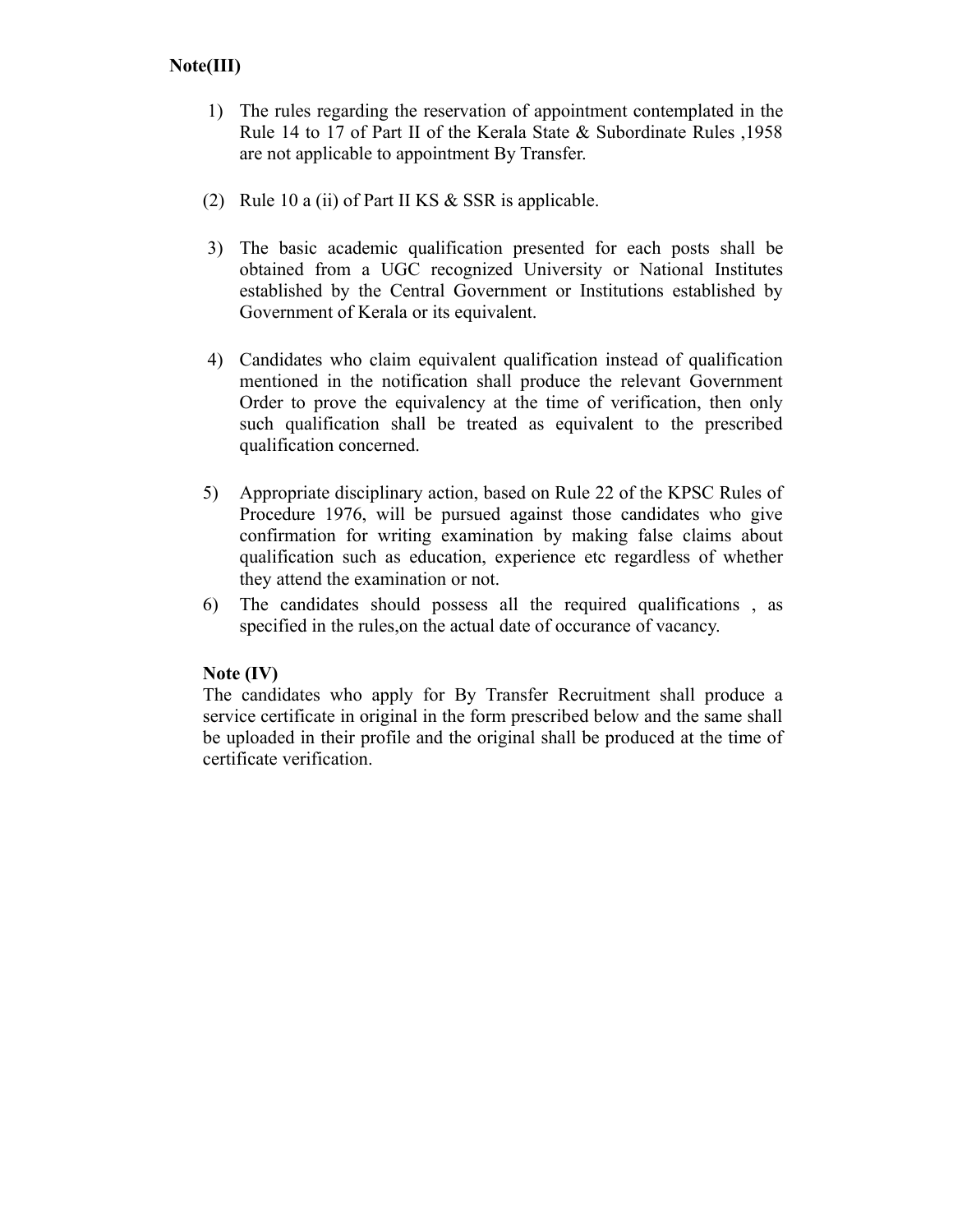# **SERVICE CERTIFICATE**

| $\mathbf{1}$ | Name of the candidate                                                                   |  |
|--------------|-----------------------------------------------------------------------------------------|--|
| 2.           | Name of the post held by the applicant with<br>scale of pay                             |  |
| 3.           | Name of the department in which now<br>working                                          |  |
| 4.           | Name of the subordinate service to which<br>the applicant belongs:                      |  |
| 5.           | Date of commencement of service and date<br>of commencement of probation                |  |
| 6.           | Whether the applicant is a Probationer or<br>Approved probationer or Full member of the |  |

## 7.Service particulars

service

| $S_l$                | Name of<br>post held | Period |    |       | Length of service | Date of |                             |  |
|----------------------|----------------------|--------|----|-------|-------------------|---------|-----------------------------|--|
| N <sub>o</sub>       |                      | From   | To | Years | <b>Months</b>     | Days    | declaration<br>of probation |  |
|                      |                      |        |    |       |                   |         |                             |  |
|                      |                      |        |    |       |                   |         |                             |  |
|                      |                      |        |    |       |                   |         |                             |  |
| <b>Total Service</b> |                      |        |    |       |                   |         |                             |  |

Certified that the above details in respect of Sri/Smt........................................................ who is a Probationer/Approved Probationer/Full Member of the .................................................. (Name of service) have been verified by me with the service particulars as given in the Service Book of the candidate and they are found correct.

Place: Signature Date: Name and Designation of the Head of Office.

 *(Office Seal)*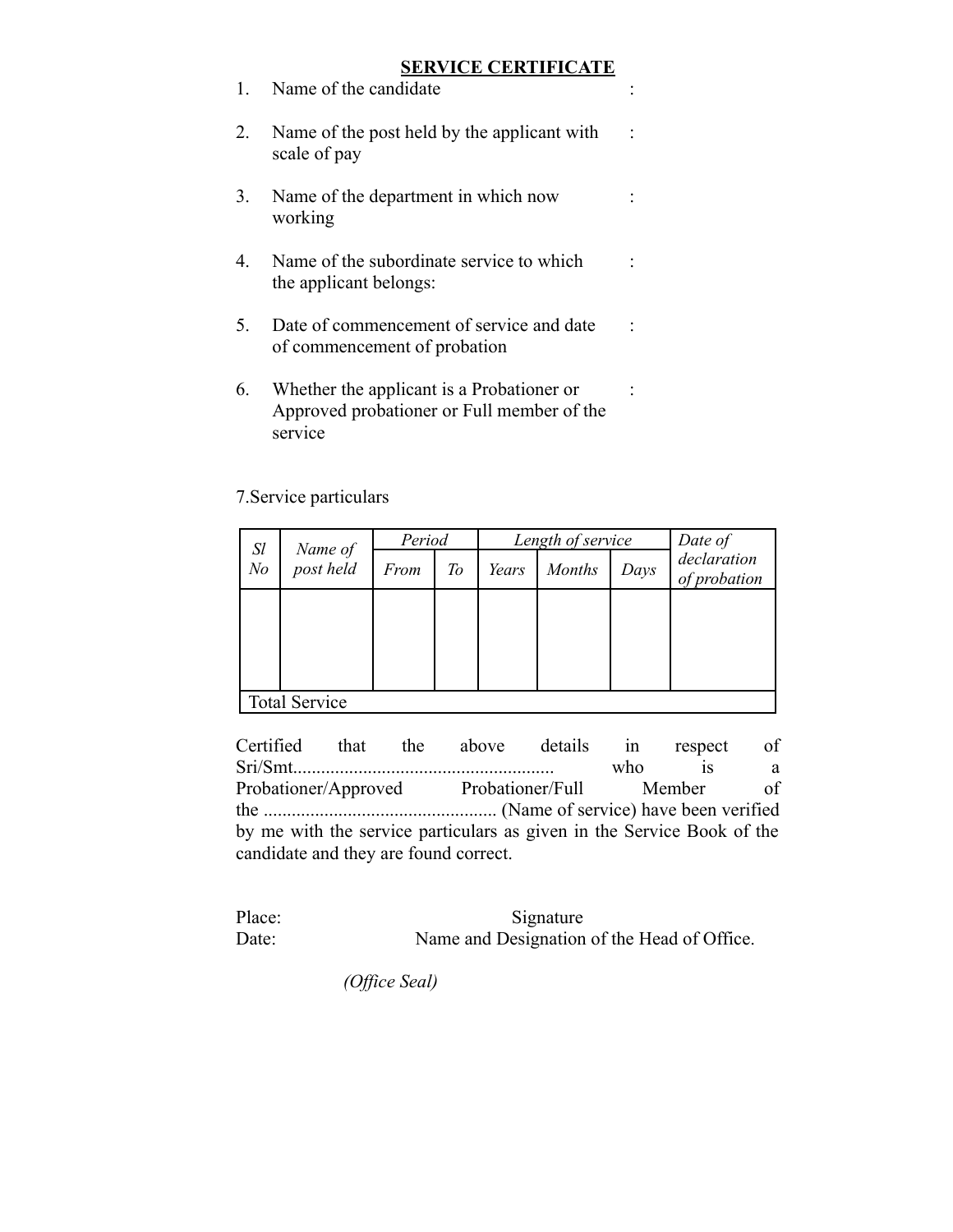#### **8. Probation**

Any person appointed to this post shall, from the date on which he joins duty, be on probation for a total period of two years on duty within a continuous period of three years.

## **9. Mode of submitting Application:-**

a) Candidates must register as per ONE TIME REGISTRATION with the official Website of Kerala Public Service Commission **www.keralapsc.gov.in** before applying for the post. Candidates who have registered can apply by logging on to their profile using their User-ID and Password. Candidates must click on the **'Apply Now'** button of the respective posts in the Notification Link to apply for a post. The Photograph uploaded should be taken after 31.12.2011. Name of the candidate and the date of photograph taken should be printed legibly at the bottom portion. The photograph once uploaded meeting all requirements shall be valid for 10 years from the date of uploading. There is no change in other instructions regarding the uploading of photographs. No application fee is required. Candidates are responsible for the correctness of the personal information and secrecy of password. Before the final submission of the application on the profile candidates must ensure correctness of the information in their profile. They must quote the User-ID for further communication with the Commission. Application submitted is provisional and cannot be deleted or altered after submission. **Candidates are advised to keep a printout or soft copy of the online application for future reference. Candidates can take the printout of the application by clicking on the link 'My applications' in their profile. All correspondences with the Commission, regarding the application should be accompanied with the print out of the application.** The application will be summarily rejected if non-compliance with the notification is found in due course of processing. Original documents to prove qualification, experience, age, Community etc. have to be produced as and when called for.

b) If written/OMR/Online Test is conducted as part of this selection candidates possessing requisite qualification as per Para 7 above alone shall submit a **confirmation** for writing the examination through their One Time Registration profiles. Such candidates alone can generate and download the Admission Tickets in the last 15 days till the date of Test. The application of candidates who do not submit confirmation within the stipulated period, will be rejected absolutely. The periods regarding the submission of confirmation and the availability of admission tickets will be published in the examination calendar itself. Information in this regard will be given to the candidates in their respective profiles and in the mobile phone number registered in it.